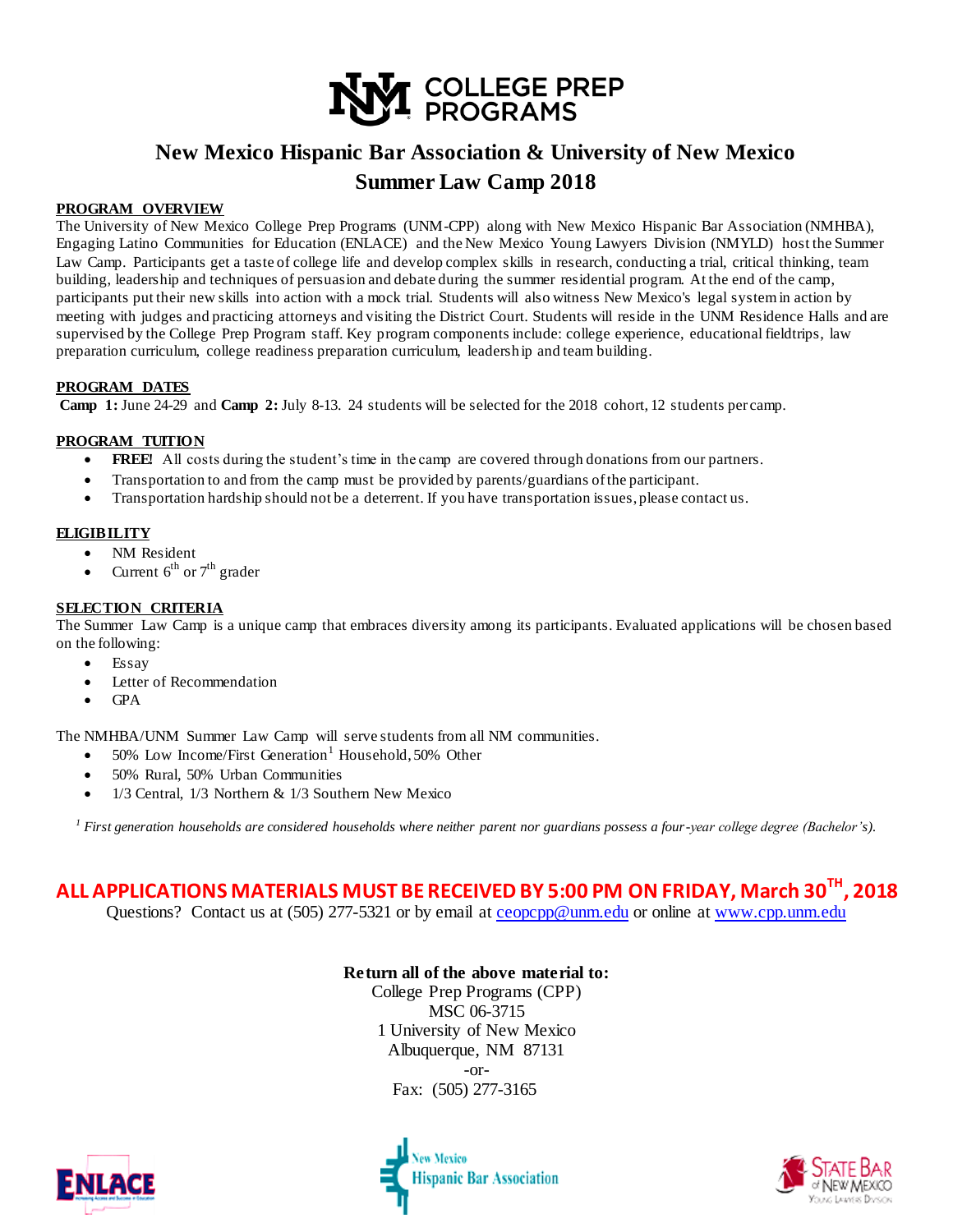

## **STUDENT APPLICATION**

**STUDENT APPLICANT COMPLETES THIS SECTION – Please print or type and do not leave any answers blank.** 

| <b>LAST NAME</b>                     | <b>FIRST NAME</b>                    | <b>MIDDLE INITIAL</b> |  |
|--------------------------------------|--------------------------------------|-----------------------|--|
|                                      |                                      |                       |  |
| <b>DATE OF BIRTH</b>                 | GENDER (for summer housing purposes) |                       |  |
|                                      |                                      |                       |  |
| <b>MAILING ADDRESS</b>               | <b>CITY</b>                          | <b>ZIP CODE</b>       |  |
|                                      |                                      |                       |  |
| <b>PHONE NUMBER</b>                  | <b>EMAIL ADDRESS</b>                 |                       |  |
|                                      |                                      |                       |  |
| <b>SCHOOL</b>                        | <b>CURRENT GRADE LEVEL</b>           | <b>GPA</b>            |  |
|                                      |                                      |                       |  |
| How did you hear about this program? |                                      |                       |  |

## **ADDITIONAL STUDENT INFORMATION**

### **ETHNIC & RACE INFORMATION**

The University of New Mexico is required by federal law to request this information for statistical reporting purposes. Your response is voluntary.

| 1. What is your ethnicity? |                            |  |  |
|----------------------------|----------------------------|--|--|
|                            | $\Box$ ILianonia on Lotino |  |  |

Hispanic or Latino 
Bold Not Hispanic or Latino

2. Select one or more of the following racial categories to describe yourself:<br>
American Indian Asian Alex or African

 $\Box$  Black or African American White **Hawaiian** or Other Pacific Islander

*3. Are you an enrolled member of a tribe?*

| $\vert$ Apache      | Navajo         | $\Box$ Pueblo (including Hopi) |
|---------------------|----------------|--------------------------------|
| $\Box$ Southern Ute | Native Alaskan | $\vert$ Other tribal group:    |





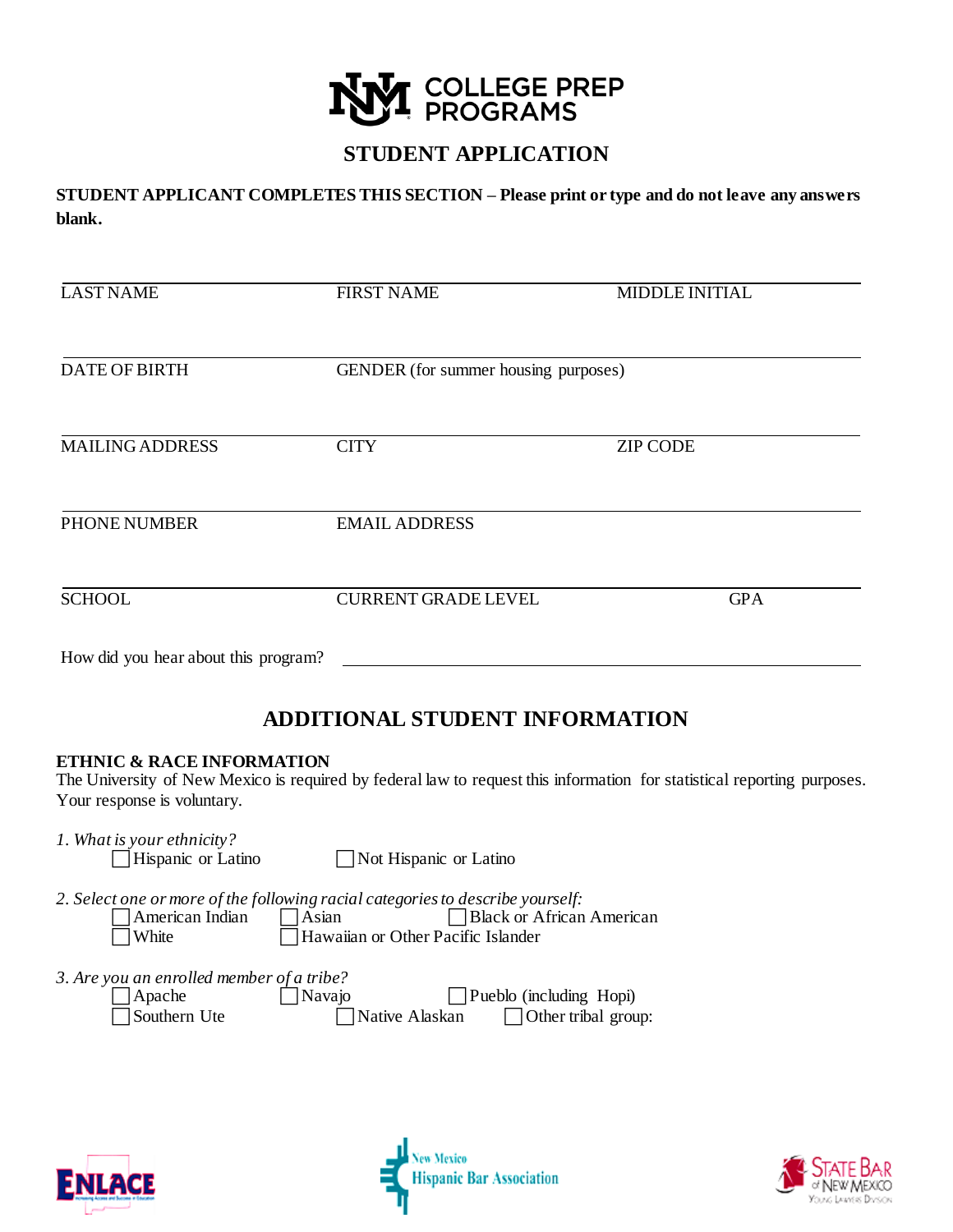

# **PARENT/GUARDIAN INFORMATION**

## **PARENT/GUARDIAN #1**

| RELATIONSHIP TO STUDENT |                                  |                 |  |
|-------------------------|----------------------------------|-----------------|--|
| <b>LAST NAME</b>        | <b>FIRST NAME</b>                | MIDDLE INITIAL  |  |
| <b>MAILING ADDRESS</b>  | <b>CITY</b>                      | <b>ZIP CODE</b> |  |
| PHONE NUMBER            | <b>EMAIL ADDRESS</b>             |                 |  |
| <b>OCCUPATION</b>       | EDUCATION (LAST LEVEL COMPLETED) |                 |  |
| PARENT/GUARDIAN#2       |                                  |                 |  |
| RELATIONSHIP TO STUDENT |                                  |                 |  |
| <b>LAST NAME</b>        | <b>FIRST NAME</b>                | MIDDLE INITIAL  |  |
| <b>MAILING ADDRESS</b>  | <b>CITY</b>                      | <b>ZIP CODE</b> |  |
| PHONE NUMBER            | <b>EMAIL ADDRESS</b>             |                 |  |
| <b>OCCUPATION</b>       | EDUCATION (LAST LEVEL COMPLETED) |                 |  |
|                         |                                  |                 |  |





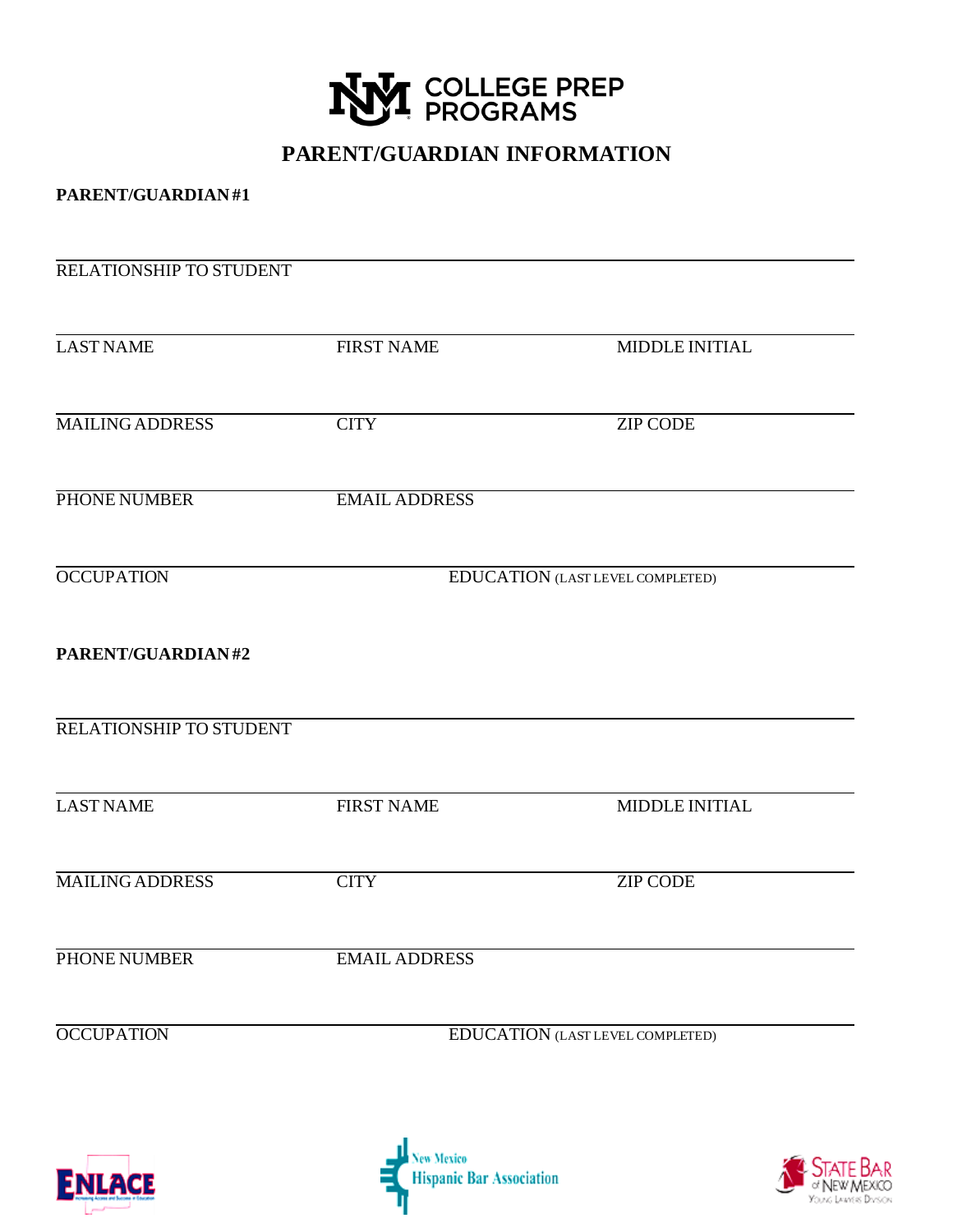

## **STUDENT AND PARENT FINANCIAL INFORMATION**

| STUDENT AND PARENT(S)/LEGAL GUARDIAN(S) COMPLETE THIS SECTION<br>Please print or type. Do not leave any blanks. Enter O (zero) or N/A if not applicable.                                                             |                                     |
|----------------------------------------------------------------------------------------------------------------------------------------------------------------------------------------------------------------------|-------------------------------------|
| <b>Student Financial Information (REQUIRED)</b><br>Are you currently participating in a government program?<br>$\Box$ No<br>$ $   Yes<br>    Not Sure                                                                |                                     |
| Did you file a 2017 Federal Income Tax Return?<br>$\Box$ No<br>$\Box$ Yes<br>$\Box$ Will file                                                                                                                        |                                     |
| Did your parents or legal guardian claim you as a dependent on a federal income tax return in 2017?<br>$\Box$ No<br>$\Box$ Yes                                                                                       |                                     |
| With whom do you currently reside?<br>$\Box$ Father $\Box$ Legal Guardian<br>Both Parents Mother                                                                                                                     | $\Box$ Other                        |
| Parent/Legal Guardian Financial Information (REQUIRED)<br>2016-2017 Financial Information for $Parent(s)$ or $Legendian(s)$                                                                                          |                                     |
| A. Adjusted gross income (AGI) – reported income before taxes are calculated on Federal Income<br>Tax Return (tax filers only). This can be found on your 2016 or 2017 IRS form 1040; 1040A;<br>1040Ez; or Telefile. | B. Number reported<br>in household: |
| $A.$ \$                                                                                                                                                                                                              | <b>B.</b>                           |
| Please write any additional information about your financial situation you need to communicate to the program below:                                                                                                 |                                     |

### **STATEMENT OF CERTIFICATION**

I certify that all information given in this application and supporting documentation is complete and accurate to the best of my knowledge. I hereby give The University of New Mexico – CPP College Readiness Program permission to secure and access educational or financial records necessary for my participation in the program and/or provide comprehensive support services and/or activities. This information will be kept confidential in accordance with the FERPA Privacy Act of 1974. Inaccurate, false, or undocumented information may lead to dismissal from the program.

| Student's Name (please print)           | Student's Signature           | Date |
|-----------------------------------------|-------------------------------|------|
| Parent's/Guardian's Name (please print) | Parent's/Guardian's Signature | Date |





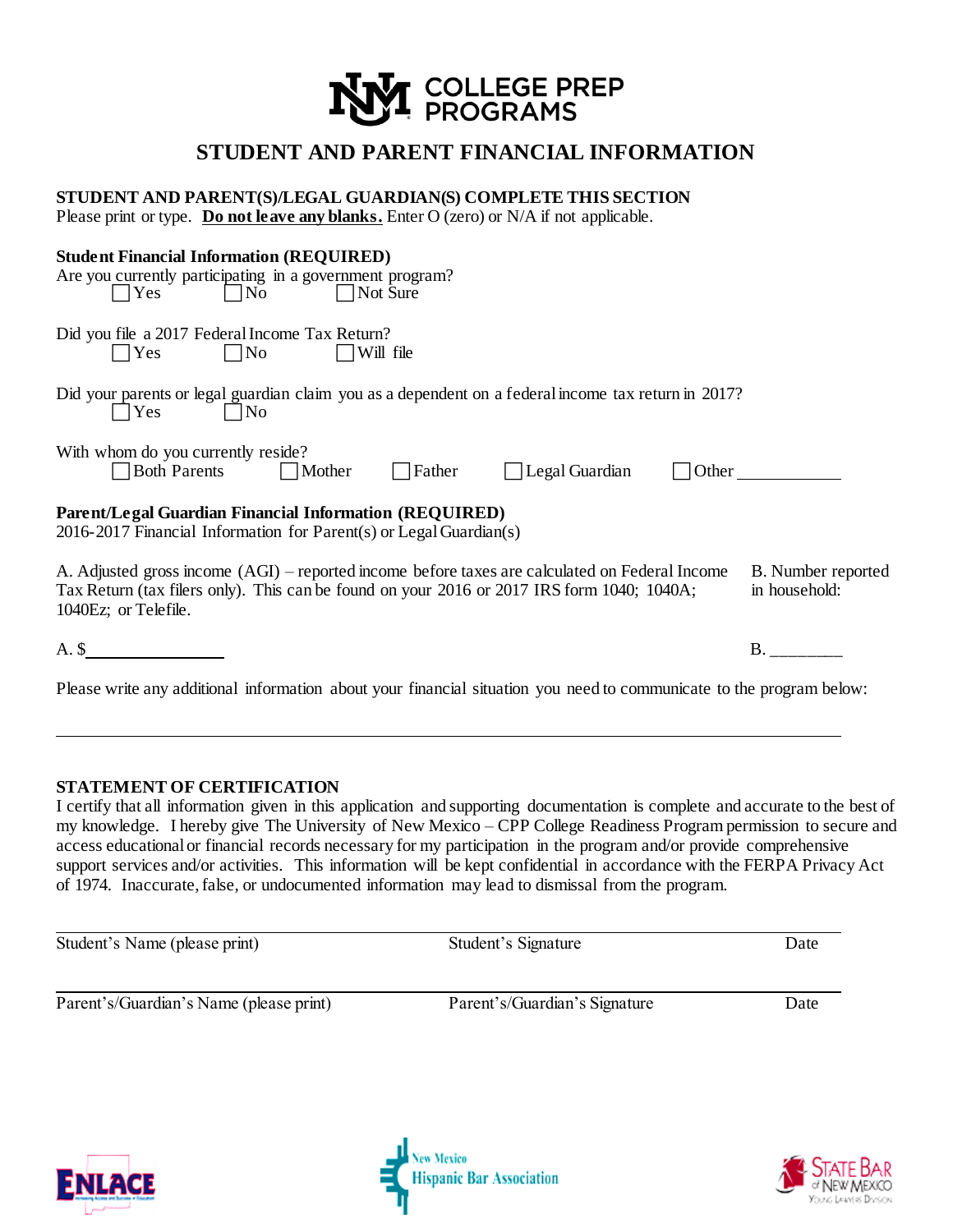# **COLLEGE PREP**<br>EPROGRAMS

# **PARENT/GUARDIAN AND STUDENT CONSENT**

We hereby give permission for my child to attend the CPP Summer Law Camp at the University of New Mexico. We understand room and board will be provided at an on-campus dormitory and educational mentor/tutors will serve as chaperones 24-hour per day in the campus dormitories and all daily activities. My son/daughter will be required to comply with the University of New Mexico and CPP Summer Law Camp rules and regulations, as well as all Federal, State and Local laws and regulations.

We understand that my child will participate in off-campus activities. We further understand that the University of New Mexico and the CPP Summer Law Camp will provide security and will supervise all off-campus, planned activities of my child. However, all students must be in compliance with and abide by all rules, regulations and policies established by the University of New Mexico and the CPP Summer Law Camp. The University of New Mexico College Prep Programs (CPP), New Mexico Hispanic Bar Association (NMHBA), Engaging Latino Communities for Education (ENLACE) and the State Bar of New Mexico Young Lawyers Division will not be responsible for any accidents, injuries or other misfortune which may occur as a result of a participant's violation of these rules, regulations or policies.

If the student decides to leave the Camp voluntarily before the advertised end date, the CPP Summer Law Camp will release the student only into the custody of a parent/legal guardian and will not be responsible for the student after he/she leaves the University of New Mexico campus. Students are required to attend the entire camp. Unreasonable checkouts by parents will be considered a forfeiture of the student's participation in the camp and the student will be asked to leave for the remaining duration of the camp at the cost of the student's parents/guardians. The CPP Summer Law Camp reserves the right to determine what constitutes a reasonable checkout. The CPP Summer Law Camp reserves the right to disenroll a student at any time due to a violation of any rule, regulation or policy established by the University of New Mexico and/or the CPP Summer Law Camp.

We understand and acknowledge that certain risks are inherent to participating in recreational activities due to one's own actions, the actions of other participants or a combination of both. These risks may result in injury, minor or serious, as well as damage to personal property. Knowing the risks, and in consideration of being permitted to participate in the Program, we agree that any claim my child or I may have now or in the future against UNM, its officers, employees or agents, arising out of our participation in this program shall be governed by the law, of the state of New Mexico. This includes the New Mexico Tort Claims Act, Section 41-4-1 et seq., NMSA 1978, as amended. We understand that the New Mexico Tort Claims Act imposes limitations and restrictions upon civil law suits against UNM and its employees.

We give permission to the CPP Summer Law Camp to use any slides, photographs, images, video and/or statements that may be taken of my child during the course of the program for marketing and/or promotional purposes.

Print Participant's Name Date Participant's Signature Date

Print Parent/Guardian Name Parent/Guardian Signature Date





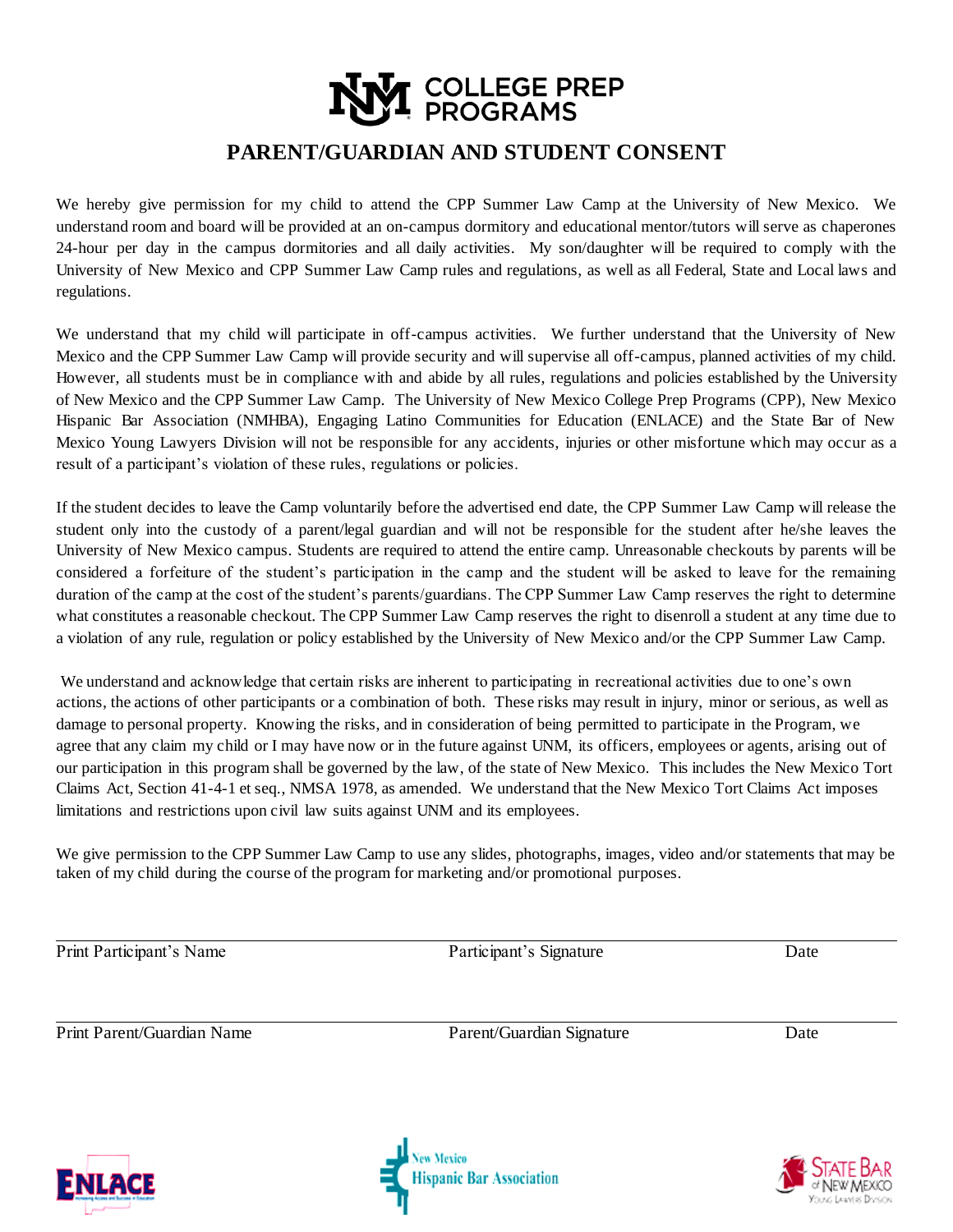# **[** COLLEGE PREP<br>! PROGRAMS

# **STUDENT ESSAY & QUESTIONS**

## **INSTRUCTIONS**

Please follow all directions and answer all questions.

- Use the space provided to answer the questions.
- Use a pen or type your answers. Applications are scanned and sent to readers, pencil is difficult to read.
- Limit your answer to 250 words each.

## **SHORT ESSAY QUESTION 1**

Please describe how you used your ethics, values, and/or beliefs to deal with a difficult event or challenging situation you have had to deal with or overcome.



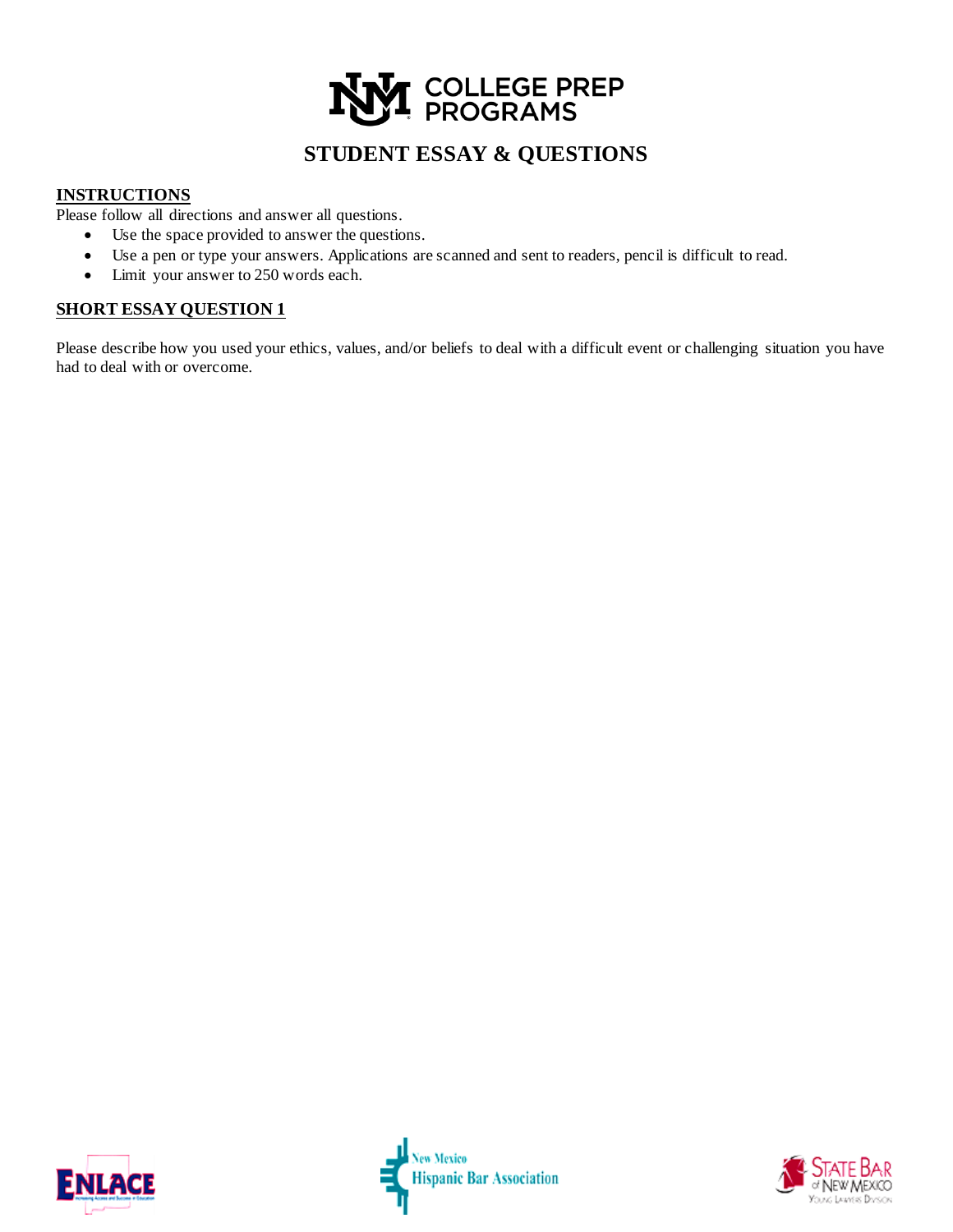

## **SHORT ESSAY QUESTION 2**

Please describe how you give back to your community or how you plan to give back to your community in the future?



l New Mexico<br>| Hispanic Bar Association<br>|-

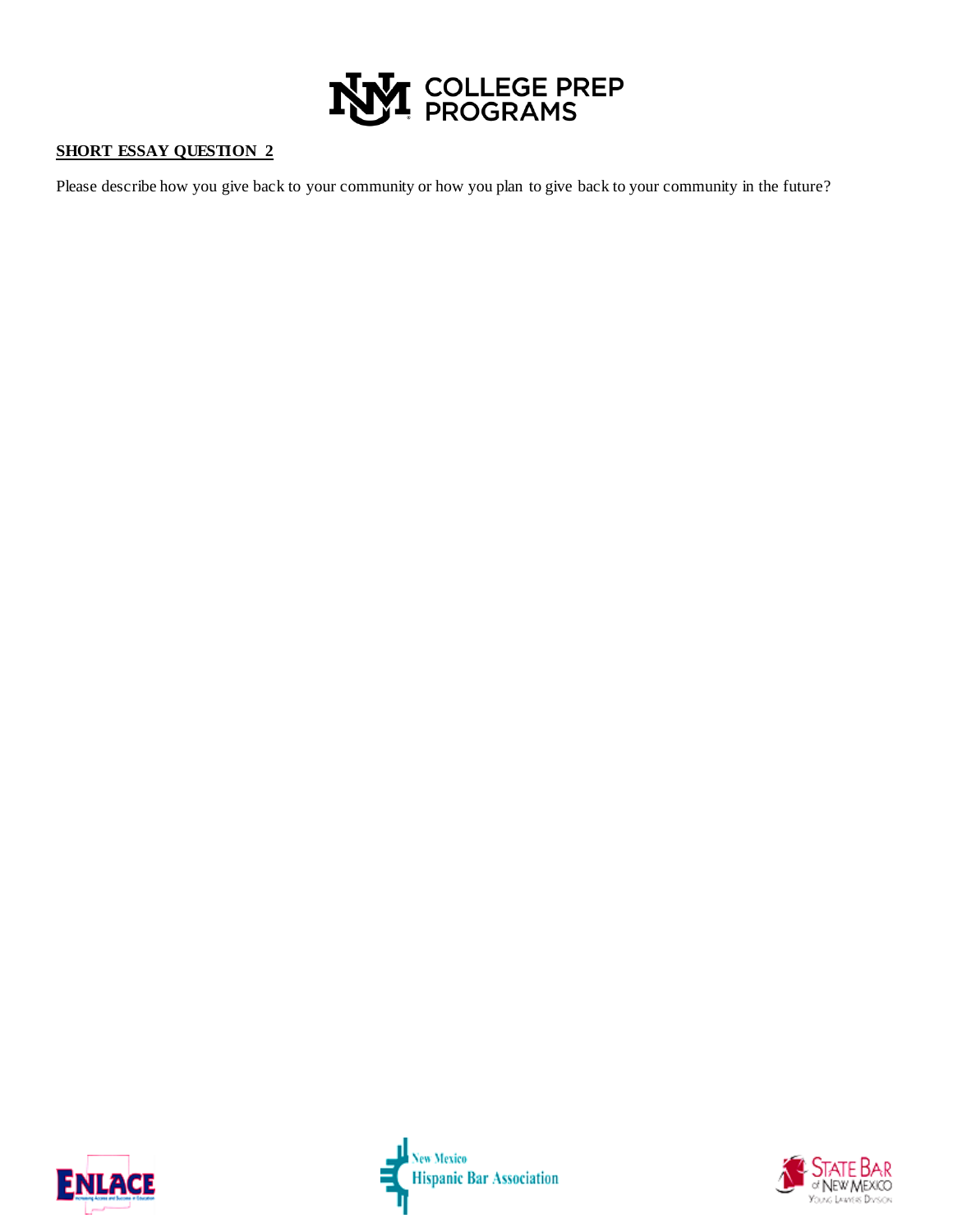

## **NOMINATION FORM 1 – TO BE COMPLETED BY TEACHER/SCHOOL OFFICIAL**  PLEASE RETURN THIS FORM WITH YOUR LETTER

#### **To the Student**

Please fill in your name and school on the lines below and give this nomination form to the individual you have selected to provide a nomination for you.

Applicant's Name of School

#### **To the Nominating Individual**

This student is applying to the NMHBA Summer Law Camp. This program is designed to give participants a taste of college life and develop complex skills in research, conducting a trial, critical thinking, team building, leadership and techniques of pe rsuasion and debate during this week long residential program. At the end of the camp, participants put their new skills into action with a mock trial. Students also witness New Mexico's legal systemin action by meeting with judges and practicing attorneys and touring various relevant sites in Albuquerque. Students reside in the UNM Residence Halls and are supervised by the College Prep Program staff. This program seeks to identify students who demonstrate the following characteristics:

- Financial need;
- Academic performance or promise;
- Interest in pursuing higher education;
- Strength of character, evidence of leadership potential, and emotional maturity and stability;
- Well rounded personality, abilities, and broad interests; and
- The potential to contribute to one's community later in life.

*Please provide contact information listed below to allow in case of any pending questions or concerns we may have.*

| Nominator Name: |  |
|-----------------|--|
|                 |  |
|                 |  |
|                 |  |
|                 |  |
|                 |  |
|                 |  |
|                 |  |

To help the selection committee determine whether this student merits entry to the program, please prepare answers that addre ss **ALL**  of the following questions: **Please limit your answers to the allotted space provided.**

**Please submit your nomination form to the applicant by 5:00PM on Friday, March 30, 2018 for CPP-Summer Law Camp.**